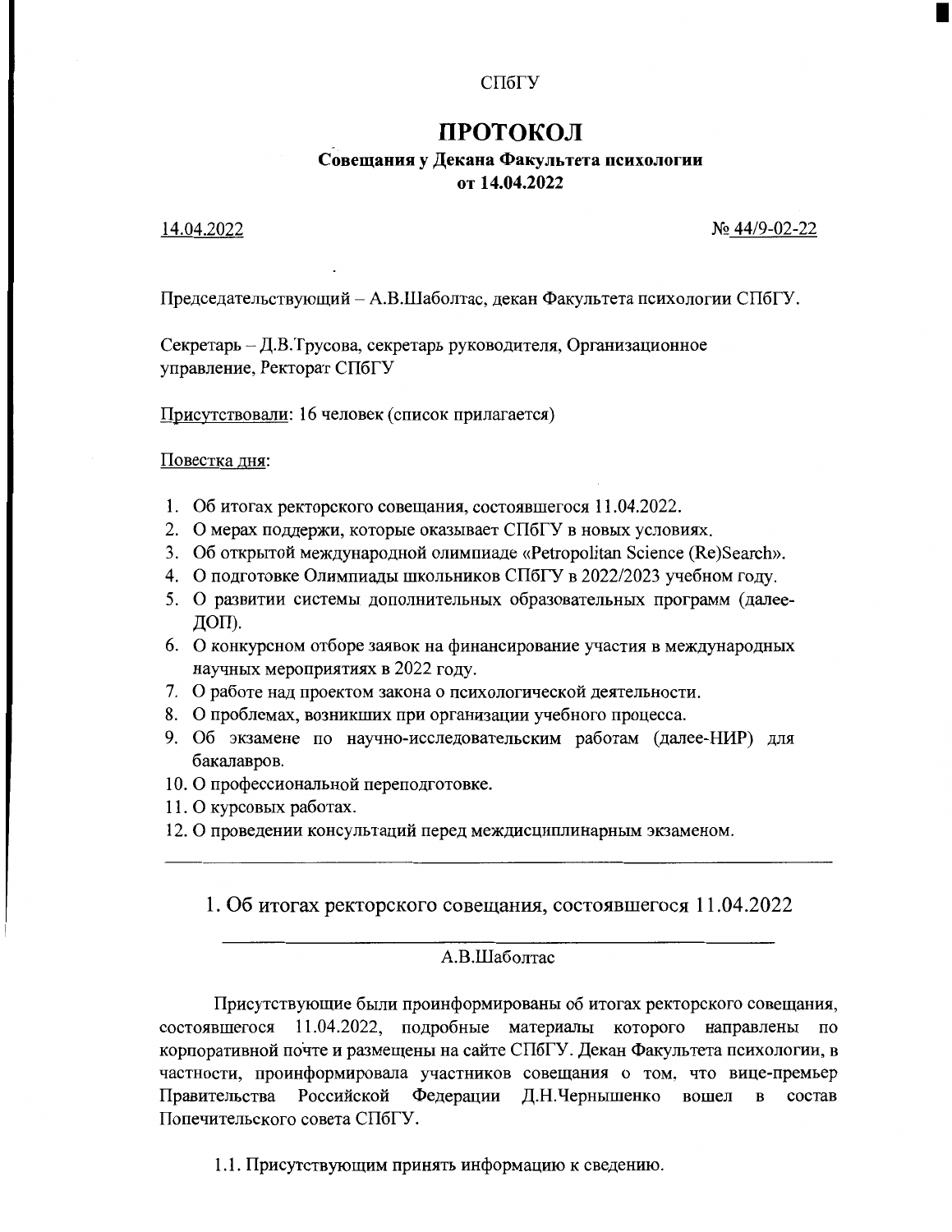2. О мерах поддержки, которые оказывает СПбГУ в новых условиях

## A.B.IIIаболтас

Присутствующие были проинформированы об особых правилах приема и перевода для граждан Донецкой народной республики, Луганской народной республики и Украины, для российских студентов, обучающихся за рубежом. Также Алла Вадимовна отметила, что сбор гуманитарной помощи проходит успешно.

2.1. Присутствующим принять информацию к сведению.

3. Об открытой международной олимпиаде «Petropolitan Science (Re)Search»

## А.В.Шаболтас

Присутствующие были проинформированы об окончании открытой международной олимпиады СПбГУ среди студентов и молодых специалистов «Petropolitan Science (Re)Search». 13.04.2022 на Факультете психологии прошел заключительный этап олимпиалы. Алла Вадимовна поблагодарила коллег, участвующих в олимпиаде в качестве экспертов.

3.1. Присутствующим принять информацию к сведению.

## 4. О подготовке Олимпиады школьников СПбГУ в 2022/2023 учебном году

## А.В.Шаболтас

Присутствующие были проинформированы о том, что в 2022/2023 учебном году СПбГУ будет проводить новую олимпиаду для школьников по психологии. На Факультете психологии будет сформирована рабочая группа для разработки заданий для олимпиады с психологической тематикой по русскому языку, математике и биологии.

4.1. Присутствующим принять информацию к сведению.

5. О развитии системы дополнительных образовательных программ (далее-ДОП)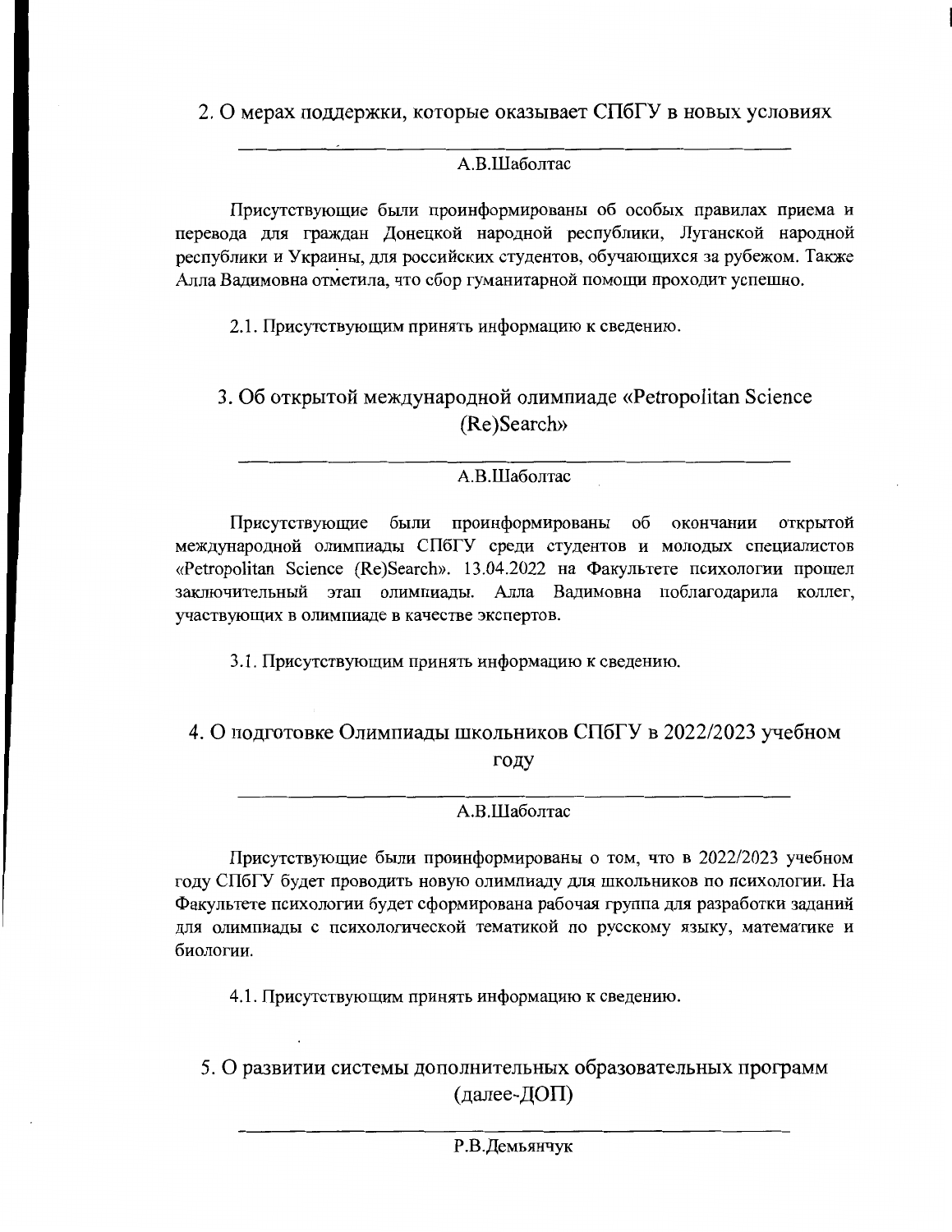В целях развития портфеля образовательных программ СПбГУ, для преподавателей университета разработана программа повышения квалификации. Подготовлен комплект учебно-методической документации ДОП, рекомендованный на кафедрах по профилю и направлению подготовки и подготовленный к экспертизе в учебно-методической комиссии. При условии согласования управлением образовательных программ данной схемы, дальнейшая работа позволит желающим обучаться в СПбГУ выбирать подходящие курсы, вплоть до профессиональной переподготовки.

5.1. Присутствующим принять информацию к сведению

## 6. О конкурсном отборе заявок на финансирование участия в международных научных мероприятиях в 2022 году

### А.В.Шаболтас, О.Ю.Стрижицкая

Согласно приказу  $N_2$  1372/1p от 13.04.2022 «О внесении изменений в Распоряжение от 18.03.2022 № 931/1р «Об объявлении конкурсного отбора заявок на финансирование участия в международных научных мероприятиях с докладами по результатам выполнения научно исследовательских работ в 2022 году», на Конкурсный отбор могут быть поданы заявки на Конференции, проводимые с 01.05.2022 по 20.12.2022. Заявки принимаются до 17:45 (по московскому времени) 19.04.2022.

О.Ю.Стрижицкая напомнила участникам совещания о том, что заявки для участия в конференциях с докладами по результатам работы по грантам, в которых заложена поддержка конференций, на данный Конкурсный отбор не принимаются.

6.1. Присутствующим принять информацию к сведению

7. О работе над проектом закона о психологической деятельности

#### А.В.Шаболтас

12.04.2022 в Мариинском дворце состоялось первое заседание рабочей группы Комитета по законодательству-Законодательное Собрание Санкт-Петербурга по законодательному регулированию системы оказания психологической помощи в Российской Федерации. В нем приняли участие депутаты петербургского парламента, представители профильных комитетов городского правительства и федеральных ведомств, а также ученые, практики и эксперты в области психологии. Собравшиеся обсудили перспективы и варианты разработки и принятия базового правового акта, который позволит привести к единым общероссийским стандартам деятельность в области профессиональной психологии.

В силу отсутствия единой системы регулирования психологической деятельности в Российской Федерации, планируется разработать документ, который будет решать задачи федерального масштаба, и в то же время позволит регионам, и, в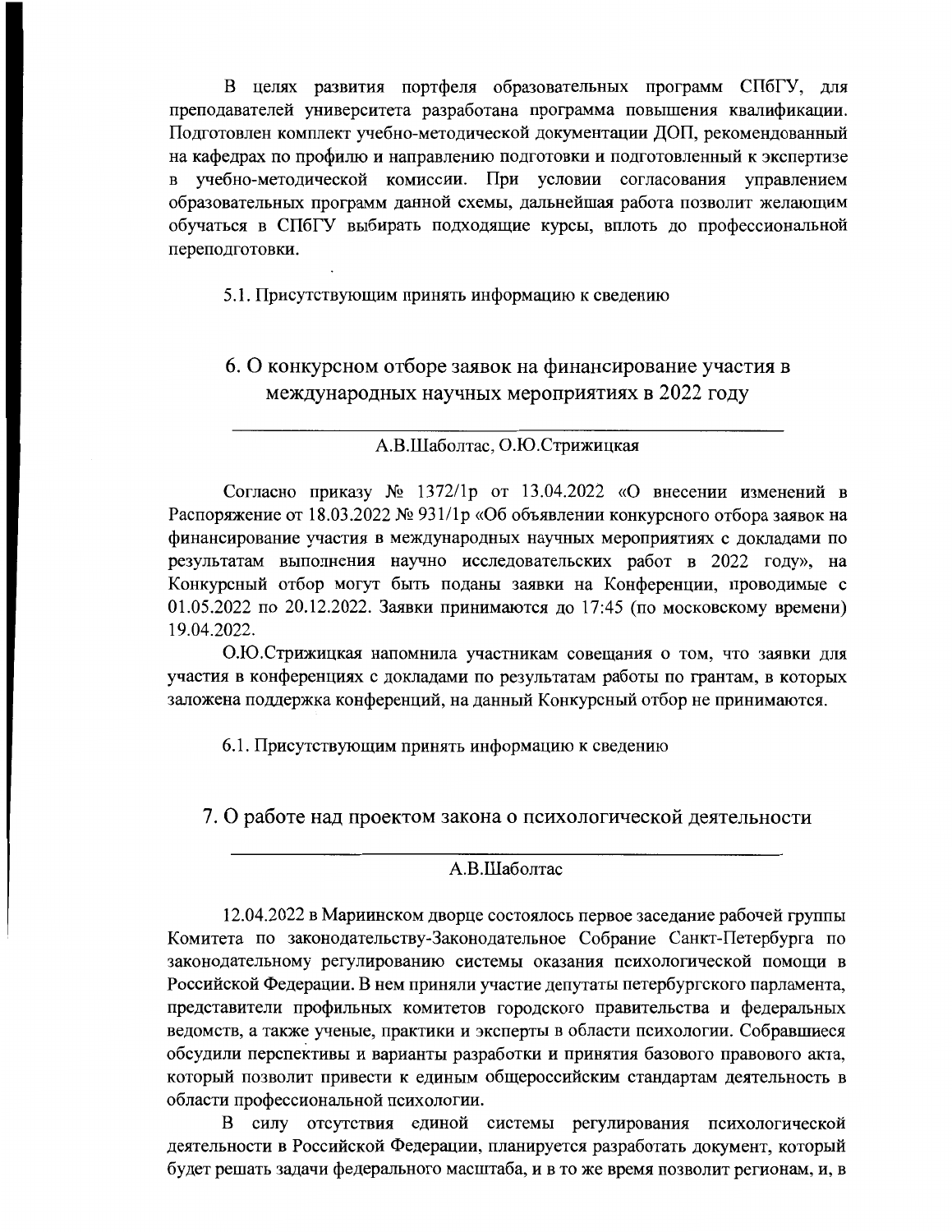частности, Санкт-Петербургу вводить правовое регулирование с учетом местных особенностей.

С подробной информацией можно ознакомиться на сайте Законодательногособрания Санкт-Петербурга (http://www.assembly.spb.ru/article/633200002/147259/V-Mariinskom-dvorce-nachali-rabotu-nad-proektom-zakona-o-psihologicheskoydeyatelnosti).

7.1. Присутствующим принять информацию к сведению

8. О проблемах, возникших при организации учебного процесса

### A.B.IIIаболтас

Декан Факультета психологии А.В.Шаболтас обратилась к участникам совещания с просьбой придерживаться своей профессиональной роли независимо от внешних обстоятельств и кризисных ситуаций. Не стоит забывать о том, что в первую добросовестно очередь преподаватели вуза должны выполнять свои профессиональные обязанности ради основной цели - подготовки кадров высшей квалификации в области психологии. В ходе проведения учебных занятий и общения со студентами не рекомендуется высказывать личные некорректные односторонние или оценочные суждения.

8.1. Присутствующим принять информацию к сведению

9. Об экзамене по научно-исследовательским работам (далее-НИР) для бакалавров

А.В.Шаболтас

Присутствующие были проинформированы о том, что экзамен по НИР для бакалавров пройдет в очном формате 19.04.2022. Заместителю начальника Учебного управления по направлениям история, психология, философия Т.В.Семеновой направлена служебная записка об изменении формата проведения экзамена (44/9-07-69 от 14.04.2022).

9.1. Присутствующим принять информацию к сведению

10. О профессиональной переподготовке

Н.А.Медина Бракамонте

Присутствующие были проинформированы о том, что Е.А.Борисовой (e.borisova@spbu.ru) необходимо направить выписки с заседаний кафедр со списками обучающихся переподготовки, наименованиями тем выпускных квалификационных работ и ФИО руководителей.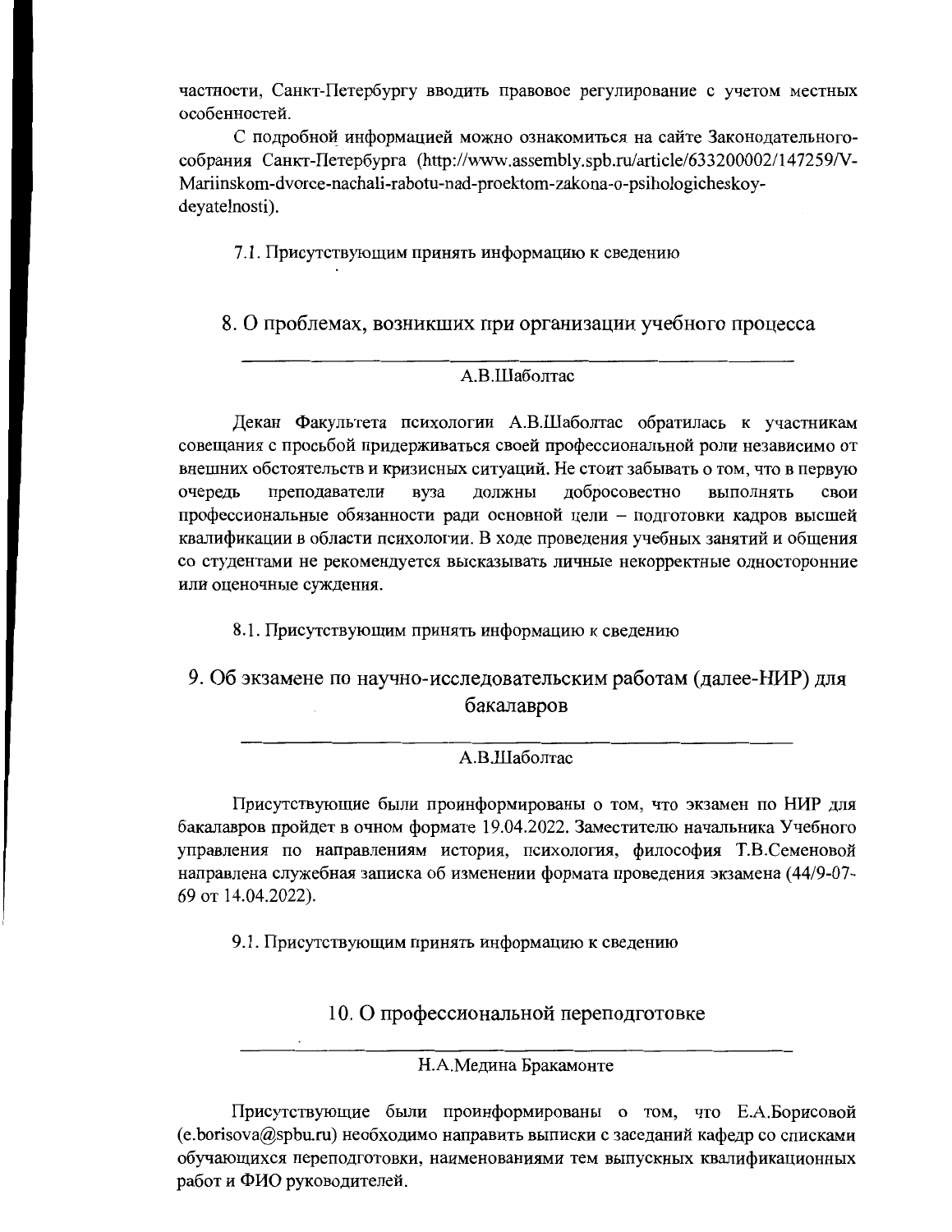10.1. Присутствующим принять информацию к сведению

11. О курсовых работах

Н.А.Медина Бракамонте

Присутствующие были проинформированы о том, что при выходе обучающегося на третью пересдачу по защите курсовой работы, в команде MS Teams необходимо прикладывать отзыв научного руководителя.

11.1. Присутствующим принять информацию к сведению

12. О проведении консультаций перед междисциплинарным экзаменом

Н.А.Медина Бракамонте

Присутствующие были проинформированы о том, что консультации по междисциплинарному экзамену пройдут с 10.05 по 14.05.2022. Временной диапазон консультаций-два часа. Состав государственных экзаменационных комиссий по направлениям бакалавриат, специалитет и магистратура был согласован с учетом внесенных корректировок.

12.1. Присутствующим принять информацию к сведению

Председательствующий

 $\frac{d}{dt}$ 

А.В.Шаболтас

Секретарь

Д.В.Трусова